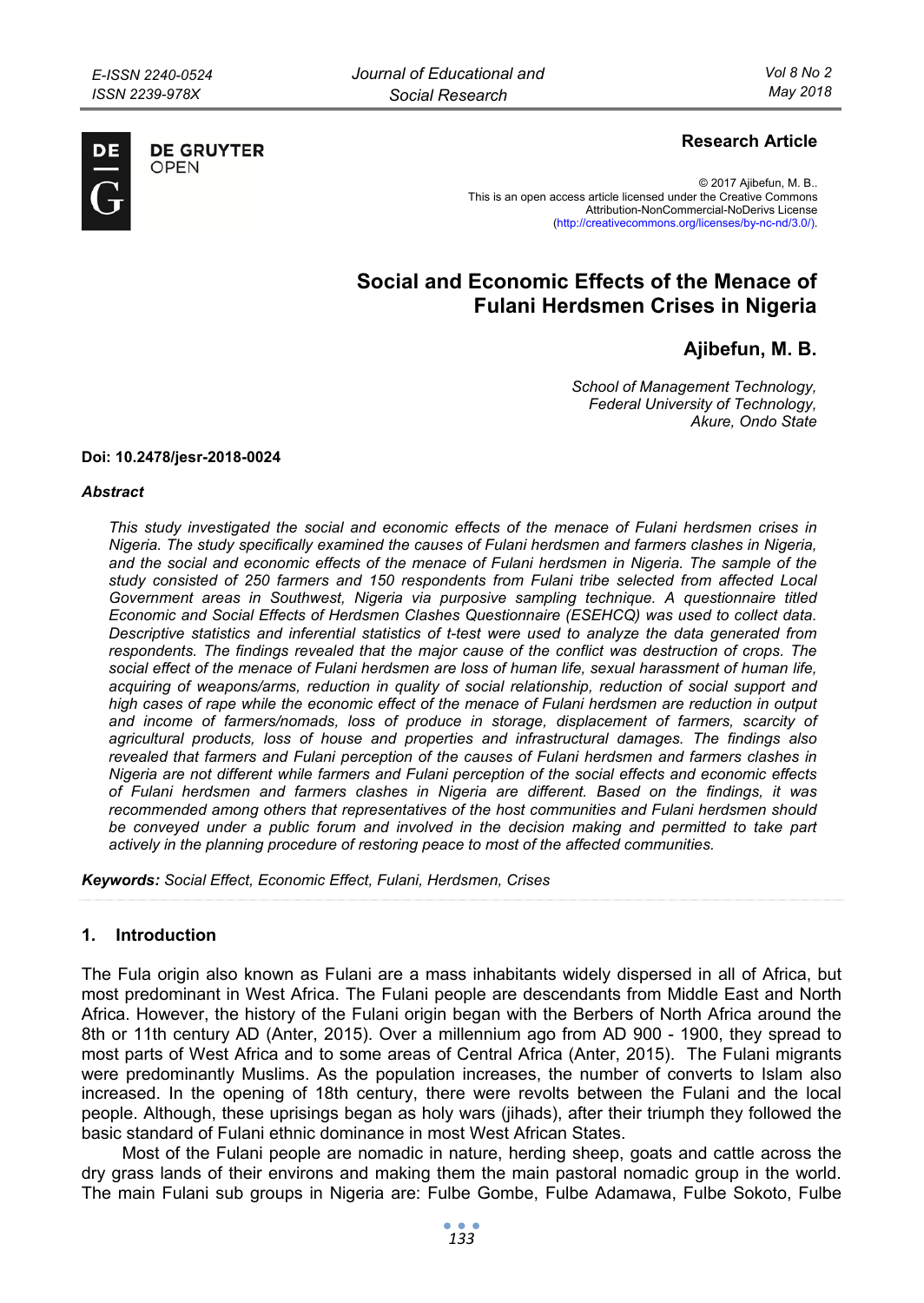| E-ISSN 2240-0524 | Journal of Educational and | Vol 8 No 2 |
|------------------|----------------------------|------------|
| ISSN 2239-978X   | Social Research            | Mav 2018   |

Mbororo, and Fulbe Borgu (Kasarachi, 2016). The Fulani unarguably represent a significant part of the economy of Nigeria. They are the major breeders of goats, sheep and cattle as those animals are the major source of meat and affordable source of animal proteins ate by Nigerians.

The Fulani own over ninety percent of the livestock population which accounts for one-third of agricultural GDP and 3.2% of the entire GDP in Nigeria (Fabiyi & Otunuga, 2016). The Fulani herdsmen mostly move with their cattle's from one destination to another in search of grazing land especially in the dry season. When the Fulani light-skinned herders are migrating, they are often accompanied by their dark-skinned sedentary kinsmen (urban or town Fulani), who are better educated, more dynamic as politicians, and were fanatical and versed as Muslims than the former. When the herders encounter local opposition to their encroachments, the sedentaries provide the requisite political and military strategy for resistance, and when the sedentaries felt the need for socio-religious cleansing (a jihad), the herdsmen provide the rank and file of the fighting forces.

However, the Fulani herders in most cases settled in fertile areas to rear their cattle and when the migration continued to be dictated by economic and socio-political factors, increased trends of conflicts between the herders and their host communities (farmers) escalated. Many Nigerians lost their lives, properties/ farmlands or crops every year to Fulani herders. The conflicts between Fulani herdsmen and farmers came into existence as a result of encroachment of farmlands by the Fulani herders.

Nigeria is under a severe internal and security threat as the threat has political, economic and environmental dimensions. Each of these dimensions has critically affected the stability of the nation and can be traced to many factors in which the Fulani-herdsmen appears to be major factor. Most worrisome in the present development is the pillaging, raping, killing and kidnapping by the so called Fulani herdsmen. Stories are found in the national dailies on daily basis of how these shepherds strategically attack several communities and houses, with sophisticated assault guns-AK-47.

According to Okereke (2012) and Bello (2013), the conflicts in most part of Nigeria especially the Fulani herdsmen and farmers clash are largely uncalled for. Farmers can no longer farm peacefully because of Fulani herdsmen. These Fulani herdsmen and farmers clash have pitched Christians and Muslims against each other. Recent studies conducted by Okereke (2012) and Kasarachi (2016) have shown that, serious conflict erupt between Fulani herdsmen and farmers leading to loss of lives, valuable properties and destruction of vast expanse of arable agricultural farmlands thereby posing serious threat to food security since farmers for fear of attack could no longer go to farm and harvest their farm produce. The latest attacks by Fulani herdsmen is on the upsurge, with the most latest attacks in February 2018 happening in Benue State, Taraba State, Nassarawa State and few cases of attack in other states.

In recent times, the killings recorded by Fulani herdsmen and farmers clash has rampaged most communities displacing them of their farmlands and loss of their major source of livelihood. This is becoming unbearable with the Fulani herdsmen always having their ways leaving the farmers at their mercy. Herdsmen attribute the roots of the crisis to religious differences resulting in the killing of their cows while the farmers see the herdsmen as a threat to their crops and agricultural produce since the herdsmen allow their cows to feed on the farmer crops.

This recent wave of violence in Nigeria as observed by Kasarachi (2016) has disrupted socioeconomic, religious and educational activities, political instability and threatened the national unity in Nigeria. These extra judiciary killings have forced thousands of people to abandon their homes and farmlands for safety. Okereke (2012) asserts that this unfolding violence have become so alarming that there is no gainsaying the fact that Nigeria is at a crossroad and gradually drifting to a conflict society. Equally begging for answers are the social issues of the rape of women, robbery and kidnapping with ultimate intent for ransom.

The researcher observed that the menace of Fulani-Herdsmen appears to have dire implications for socio-economic development in the states attacked and Nigeria in general. In the states where the Fulani herdsmen and farmers crisis is pervasive, the property destroyed and cases of rapes slog their economic and social opulence back by several steps. Besides the destroyed properties, socio-economic life in those states is usually grounded to a halt as people could not freely go about their farming and socio-economic activities for fear of being killed.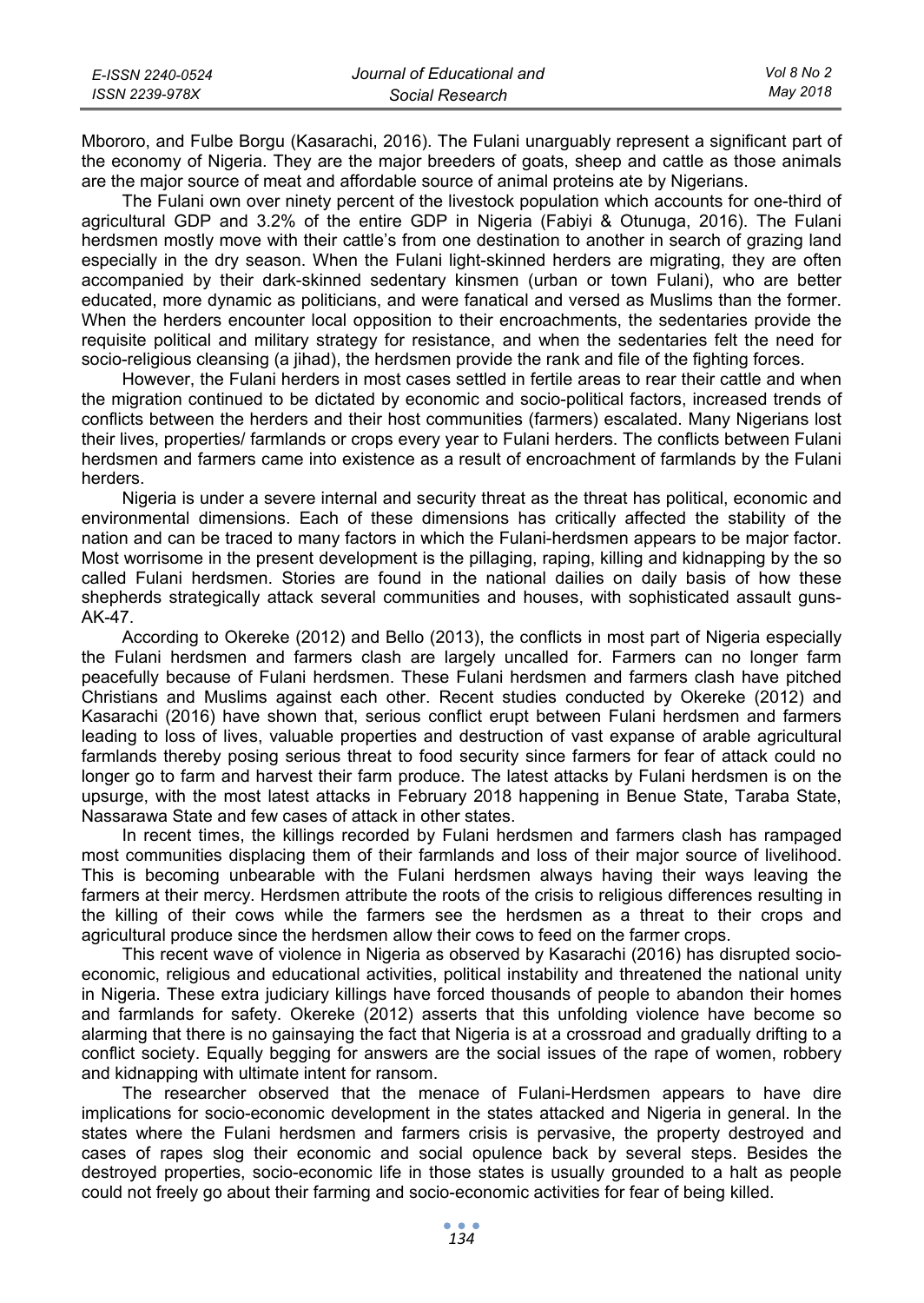| E-ISSN 2240-0524 | Journal of Educational and | Vol 8 No 2 |
|------------------|----------------------------|------------|
| ISSN 2239-978X   | Social Research            | Mav 2018   |

The overall implication for sustainable development is that the farming, economic and social activities seem to be fast deteriorating. Also, a substantial part of the country's budget has been spent on the compensation of families who lost their relations to the Fulani herdsmen and farmers crisis. Also, huge amount of money is being spent on weapons and ammunition acquisition so as to equip the military to handle the situation on ground. All these seem to have affected Nigeria's economy.

These observations have attracted the attention of this researcher to investigate the social and economic effects of the menace of Fulani herdsmen in Nigeria.

Nigeria is seriously threatened by Fulani herdsmen and farmers crisis and therefore, considered to be a main threat affecting the social and economic activities of the nation. Fulani herdsmen and farmers clashes seem to have become a major problem to the security and development of Nigeria

The frequent occurrence of Fulani herdsmen and farmers crisis appears to have left adverse effects on socio-economic development of the people. Fulani herdsmen and farmers crisis no doubt have negative impact on social and economic development in Nigeria. Though, there is the dearth of quantitative evaluation of the effect and negative impact of Fulani herdsmen and farmers crisis in Nigeria. The problem of this study is there to investigate the social and economic effects of the menace of Fulani - Herdsmen crises in Nigeria.

The study was carried out with three objectives of finding out:

- 1. The causes of Fulani Herdsmen and farmers clashes in Nigeria;
- 2. The social effects of the menace of Fulani Herdsmen in Nigeria; and
- 3. The economic effects of the menace of Fulani Herdsmen in Nigeria.

Based on the above, the following hypotheses are postulated for this study.

- 1. There is no significant difference between farmers and Fulani perception of the causes of Fulani – Herdsmen and farmers clashes in Nigeria.
- 2. There is no significant difference between farmers and Fulani perception of the social effects of Fulani – Herdsmen and farmers clashes in Nigeria.
- 3. There is no significant difference between farmers and Fulani perception of the social effects of Fulani – Herdsmen and farmers clashes in Nigeria.

#### **2. Research Methodology**

A descriptive survey design was adopted which enabled the researchers to collect and analyze data from a sample of the entire population without any manipulations. The population for the study were all farmers and Fulani tribe residents in Southwest, Nigeria. The sample consisted of 250 farmers and 150 respondents from Fulani tribe selected from affected Local Government areas in Southwest, Nigeria via purposive sampling technique.

A well-constructed and self-developed questionnaire titled "Economic and Social Effects of Herdsmen Clashes Questionnaire (ESEHCQ)" was used to gather the information needed in this study. ESEHCQ was divided into three sections namely section A, B and C. Section A sought for the personal data of respondents, Section B consisted of items that elicited responses on the causes of Fulani – Herdsmen and farmers clashes from the respondents while section C elicited information on social and economic Effect of Fulani – Herdsmen and farmers clashes from the respondents. Likert 4 – point rating scale was adopted to rate response options which are Strongly Agree (SA), Agree (A), Disagree (D) and Strongly Disagree (SD).

The face and content validity was ascertained by giving the designed questionnaire to experts of Tests and Measurement for vetting before distributing it to the respondents. The data generated through the instrument were analyzed using the descriptive statistics of frequency counts and percentage, mean, standard deviation while the hypotheses were tested using inferential statistics of t-test analysis. All hypotheses were tested at 0.05 level of significance.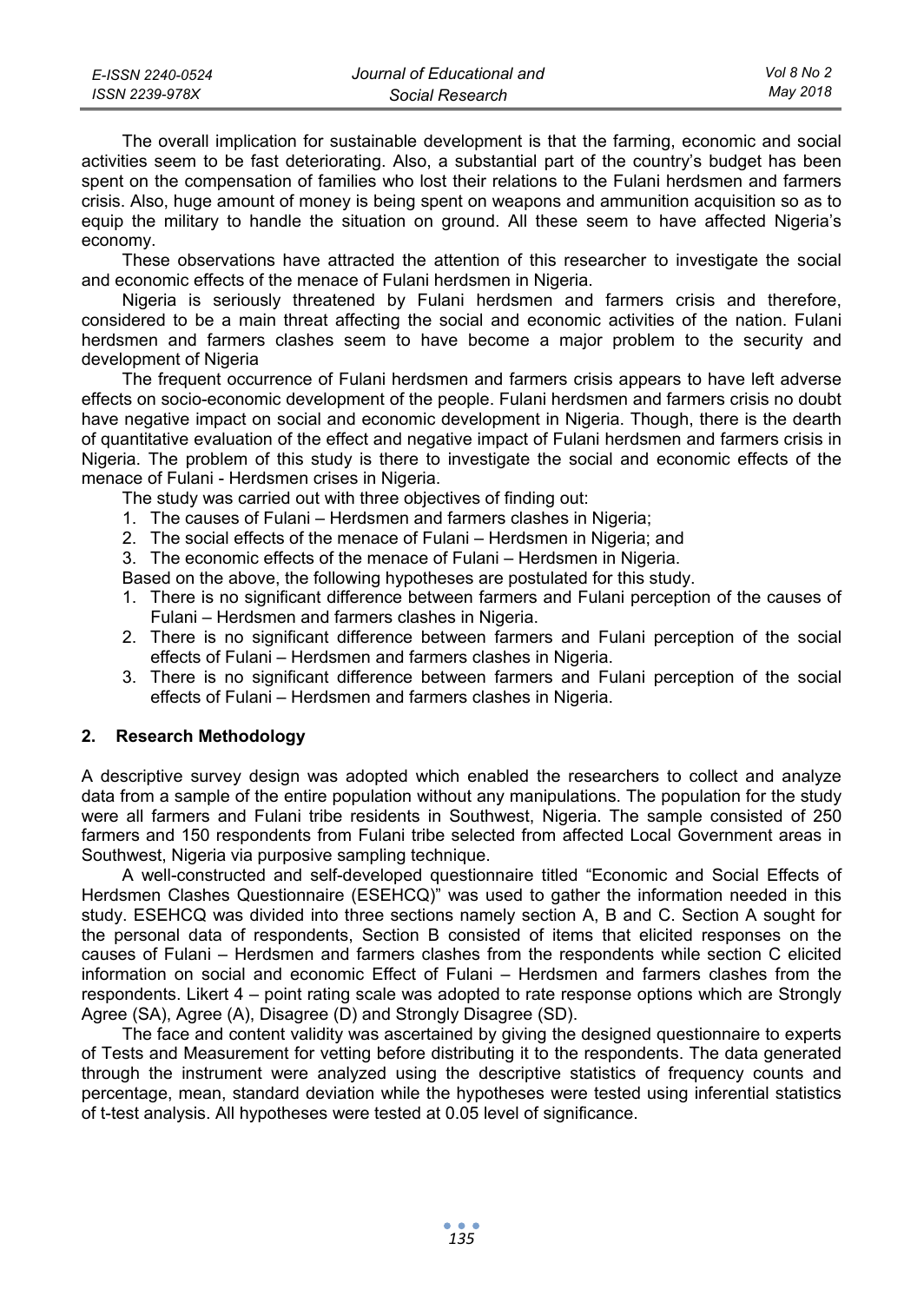#### **3. Results**

# *3.1 Question 1: What are the causes of Fulani Herdsmen and farmers clashes in Nigeria?*

The average mean scores cause of Fulani Herdsmen was computed as presented in table 1, bearing in mind that the mean cut off in 2.50

**Table 1:** Causes of Fulani – Herdsmen and farmers clashes in Nigeria

| S/N            | <b>Causes</b>                                |      | <b>Farmers</b> | <b>Fulani-Herdsmen</b> |               |  |
|----------------|----------------------------------------------|------|----------------|------------------------|---------------|--|
|                |                                              | Mean | Remark         | Mean                   | <b>Remark</b> |  |
| $\mathbf{1}$ . | Destruction of crops                         | 4.0  | Accepted       | 3.2                    | Accepted      |  |
| 2.             | Over- grazing of fallow land                 | 2.4  | Rejected       | 2.1                    | Rejected      |  |
| 3.             | Harassment of nomads by host youths          | 2.7  | Accepted       | 3.0                    | Accepted      |  |
| 4.             | Contamination of stream by cattle            | 2.3  | Rejected       | 2.1                    | Rejected      |  |
| 5.             | Theft of cattle                              | 2.0  | Rejected       | 3.0                    | Accepted      |  |
| 6.             | Disregard for traditional authority          | 2.6  | Accepted       | 2.1                    | Rejected      |  |
| 7 <sub>1</sub> | Stray cattle                                 | 2.6  | Accepted       | 2.3                    | Rejected      |  |
| 8.             | Sexual harassment of women by nomads         | 2.9  | Accepted       | 3.1                    | Accepted      |  |
| 9.             | Indiscriminate bush burning                  | 2.8  | Accepted       | 2.6                    | Accepted      |  |
| 10.            | Indiscriminate defecation by cattle on roads | 2.1  | Rejected       | 2.2                    | Rejected      |  |

Mean Cut-off: 2.50

Table 1 reveals that the major cause of Fulani – Herdsmen and farmers clashes was destruction of crops (mean = 4.0). However, the Fulani herdsmen opinion of this as a cause of conflict was not as high as farmers' opinion (mean = 3.2). Another major cause as rated by farmers was the sexual harassment of women by nomads (mean = 2.9). The herdsmen also regarded sexual harassment as a cause of conflict (mean = 3.1).

Another major cause of conflict as opined by the farmers (mean = 2.8) was indiscriminate bush burning. The Fulani-Herdsmen also regarded the indiscriminate bush burning as a cause of conflict. While the farmers (mean = 2.7) regarded harassment of nomads by host youths as a major cause of conflict, the herdsmen (mean = 3.0) also see it as a source of conflict. Farmers also agreed that stray cattle which destroy crops on the field and disregard for traditional authority also caused conflicts between farmers and Fulani Herdsmen while the herdsmen do not see both as a cause of conflict.

### *3.2 Question 2: What are the social effects of the menace of Fulani herdsmen in Nigeria?*

**Table 2:** Social effects of the menace of Fulani herdsmen in Nigeria

| S/N              | <b>Effects</b>                              | N   | Mean | Remark   |
|------------------|---------------------------------------------|-----|------|----------|
| $\mathbf{1}$ .   | Sexual harassment of women                  | 400 | 3.1  | Accepted |
| 2.               | Reduction in social activities              | 400 | 2.3  | Rejected |
| 3.               | Increase in Cult related activities         | 400 | 2.4  | Rejected |
| 4.               | High drugs intake                           | 400 | 2.1  | Rejected |
| 5.               | Acquiring of Weapons/Arms                   | 400 | 3.4  | Accepted |
| 6.               | Reduction in quality of social relationship | 400 | 2.8  | Accepted |
| $\overline{7}$ . | Reduction of social support                 | 400 | 2.7  | Accepted |
| 8.               | Loss of human life                          | 400 | 3.8  | Accepted |
| 9.               | High cases of rape                          | 400 | 3.3  | Accepted |
| 10.              | Disruption of social groups                 | 400 | 2.2  | Rejected |

Mean Cut-off: 2.50

Table 2 reveals the social effects of the menace of Fulani – Herdsmen in Nigeria. The respondents agreed that the major social effect of the menace of Fulani – Herdsmen is loss of human life with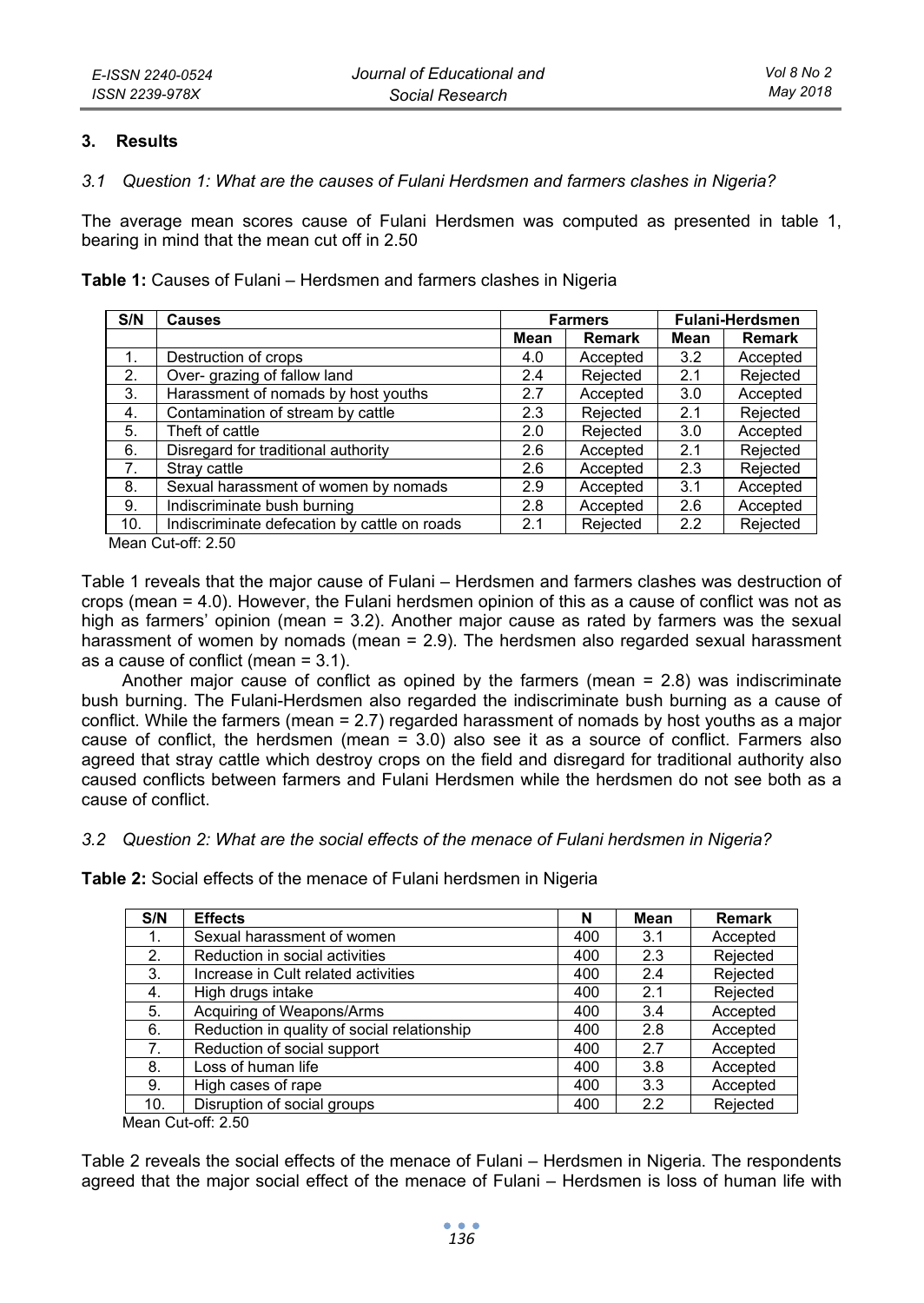| E-ISSN 2240-0524 | Journal of Educational and | Vol 8 No 2 |
|------------------|----------------------------|------------|
| ISSN 2239-978X   | Social Research            | May 2018   |

mean of 3.8. Other social effects of Fulani – Herdsmen as agreed by the respondents are sexual harassment of human life (mean =  $3.1$ ); acquiring of weapons/arms (mean =  $3.4$ ); reduction in quality of social relationship (mean =  $2.8$ ); reduction of social support (mean =  $2.7$ ); and high cases of rape (mean  $= 3.3$ ).

#### *3.3 Question 3: What are the economic effects of the menace of Fulani – Herdsmen in Nigeria?*

**Table 3:** Economic effects of the menace of Fulani – Herdsmen in Nigeria

| S/N | <b>Effects</b>                                   | N   | Mean | <b>Remark</b> |
|-----|--------------------------------------------------|-----|------|---------------|
| 1.  | Loss of produce in storage                       | 400 | 2.9  | Accepted      |
| 2.  | Displacement of farmers                          | 400 | 2.8  | Accepted      |
| 3.  | Reduction in output and income of farmers/nomads | 400 | 3.4  | Accepted      |
| 4.  | Scarcity of Agricultural products                | 400 | 2.6  | Accepted      |
| 5.  | Loss of house and properties                     | 400 | 2.6  | Accepted      |
| 6.  | Low revenue generation by Government             | 400 | 2.4  | Rejected      |
| 7.  | Reduction in household resources                 | 400 | 2.3  | Rejected      |
| 8.  | Infrastructural damages                          | 400 | 2.8  | Accepted      |
| 9.  | Low national GDP                                 | 400 | 2.4  | Rejected      |
| 10. | Diversion of national income to fight the menace | 400 | 2.2  | Rejected      |

Mean Cut-off: 2.50

Table 3 reveals the economic effects of the menace of Fulani herdsmen in Nigeria. The respondents agreed that the major economic effect of the menace of Fulani – Herdsmen is reduction in output and income of farmers/nomads with mean of 3.4. Other economic effects of Fulani – Herdsmen as agreed by the respondents are loss of produce in storage (mean = 2.9); displacement of farmers (mean = 2.8); scarcity of Agricultural products (mean = 2.6); loss of house and properties (mean = 2.6); and infrastructural damages (mean = 2.8).

#### *3.4 Testing of Hypotheses*

i. There is no significant difference between farmers and Fulani perception of the causes of Fulani – Herdsmen and farmers clashes in Nigeria.

**Table 4:** t-test analysis for farmers and Fulani perception of the causes of Fulani – Herdsmen and farmers clashes

| Variations           | N   | Mean | SD   | df  | Lcal | P (Sia) | Rem.            |
|----------------------|-----|------|------|-----|------|---------|-----------------|
| Farmers              | 250 | 26.4 | 3.80 | 398 | 766  | 0.109   | Not Significant |
| Fulani               | 150 | 25.7 | 3.86 |     |      |         |                 |
| $\sim$ $\sim$ $\sim$ |     |      |      |     |      |         |                 |

P.>0.05

Table 4 shows that the t-cal value of 1.766 is not significant because the P value (0.109) > 0.05 level of significance. This implies that null hypothesis is not rejected. Hence, there was no significant difference between farmers and Fulani perception of the causes of Fulani – Herdsmen and farmers clashes in Nigeria.

ii. There is no significant difference between farmers and Fulani perception of the social effects of Fulani Herdsmen and farmers clashes in Nigeria.

**Table 5:** t-test analysis for farmers and Fulani perception of the social effects of Fulani – Herdsmen and farmers clashes

| 250<br>2.74<br>32.8<br>Farmers |                               | $0.00^\ast$ |  |             |
|--------------------------------|-------------------------------|-------------|--|-------------|
| 2.98<br>150<br>20.3<br>Fulani  | 398<br>. 84<br>4 <sup>1</sup> |             |  | Significant |

\*P<0.05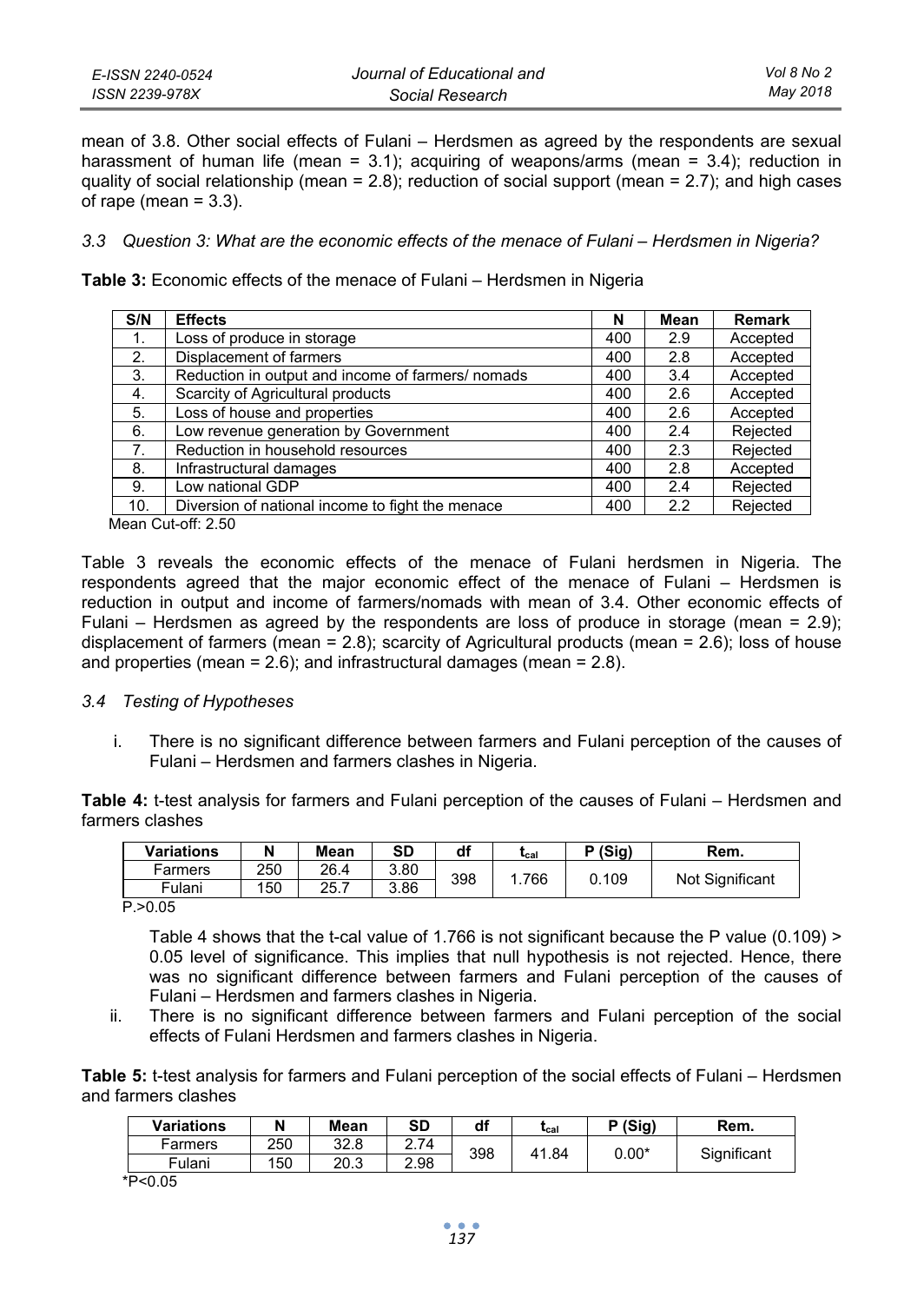Table 5 shows that the t-cal value of 41.84 is significant because the P value (0.000) <0.05 at 0.05 level of significance. This implies that null hypothesis is rejected. Hence, there was a significant difference between farmers and Fulani perception of the social effects of Fulani – Herdsmen and farmers clashes in Nigeria. The mean score showed a significant difference which indicates that farmers' perception of the social effect of herdsmen was very high.

iii. There is no significant difference between farmers and Fulani perception of the social effects of Fulani Herdsmen and farmers clashes in Nigeria.

**Table 6:** t-test analysis for farmers and Fulani perception of the economic effects of Fulani Herdsmen and farmers clashes

| Variations | N   | Mean  | SD   | df  | Lcal  | P(Sig)  | Rem.        |
|------------|-----|-------|------|-----|-------|---------|-------------|
| Farmers    | 250 | 27.44 | 2.27 |     | 11.31 | $0.00*$ | Significant |
| Fulani     | 150 | 24.67 | 2.43 | 398 |       |         |             |
| *P<0.05    |     |       |      |     |       |         |             |

Table 6 shows that the t-cal value of 11.31 is significant because the P value (0.000) <0.05 at 0.05 level of significance. This implies that null hypothesis is rejected. Hence, there was significant difference between farmers and Fulani perception of the social effects of Fulani – Herdsmen and farmers clashes in Nigeria. The mean score showed a significant difference which indicates that farmers' perception of the economic effect of herdsmen was high.

iv. There is significant differences between farmers and Fulani perception of the economic effects of Fulani herdsmen and farmers clashes in Nigeria

# **4. Discussion**

Findings from this study revealed that the major causes of Fulani – Herdsmen and farmers clashes in Nigeria are destruction of crops, harassment of nomads by host youths, disregard for traditional authority, stray cattle, sexual harassment of women by nomads and Indiscriminate bush burning and theft of cattle. This result agrees with the findings of Okereke (2012) and Bello (2013) who listed the causes of the conflict to include theft of cattle, destruction of crops, rape of women, and indiscriminate bush burning

The findings of this study also revealed that the major social effect of the menace of Fulani herdsmen are loss of human life, sexual harassment of human life, acquiring of weapons/arms, reduction in quality of social relationship, reduction of social support and high cases of rape. The major economic effect of the menace of Fulani – Herdsmen are reduction in output and income of farmers/nomads, loss of produce in storage, displacement of farmers, scarcity of agricultural products, loss of house and properties and infrastructural damages. The result agrees with the findings of Nweze (2005) and Bello (2013).

Findings on hypotheses testing revealed in hypothesis 1 that no significant difference existed between farmers and Fulani perception of the causes of Fulani – Herdsmen and farmers clashes in Nigeria. This implies that the farmers and Fulani perception of the causes of Fulani – Herdsmen and farmers clashes in Nigeria were almost the same. The finding agreed with the conclusion of Nweze (2005) who concluded that the farmers' and Fulanis' perception of the causes of Fulani – Herdsmen and farmers clashes in Nigeria are similar.

Finding on hypothesis 2 and 3 revealed that significant differences existed between farmers and Fulani perception of the social effects and economic effects of Fulani – Herdsmen and farmers clashes in Nigeria. The finding agreed with the findings of Ofuoke and Isife (2009) who concluded that significant differences existed between farmers and Fulani perception of the social effects and economic effects of Fulani – Herdsmen and farmers clashes in Nigeria.